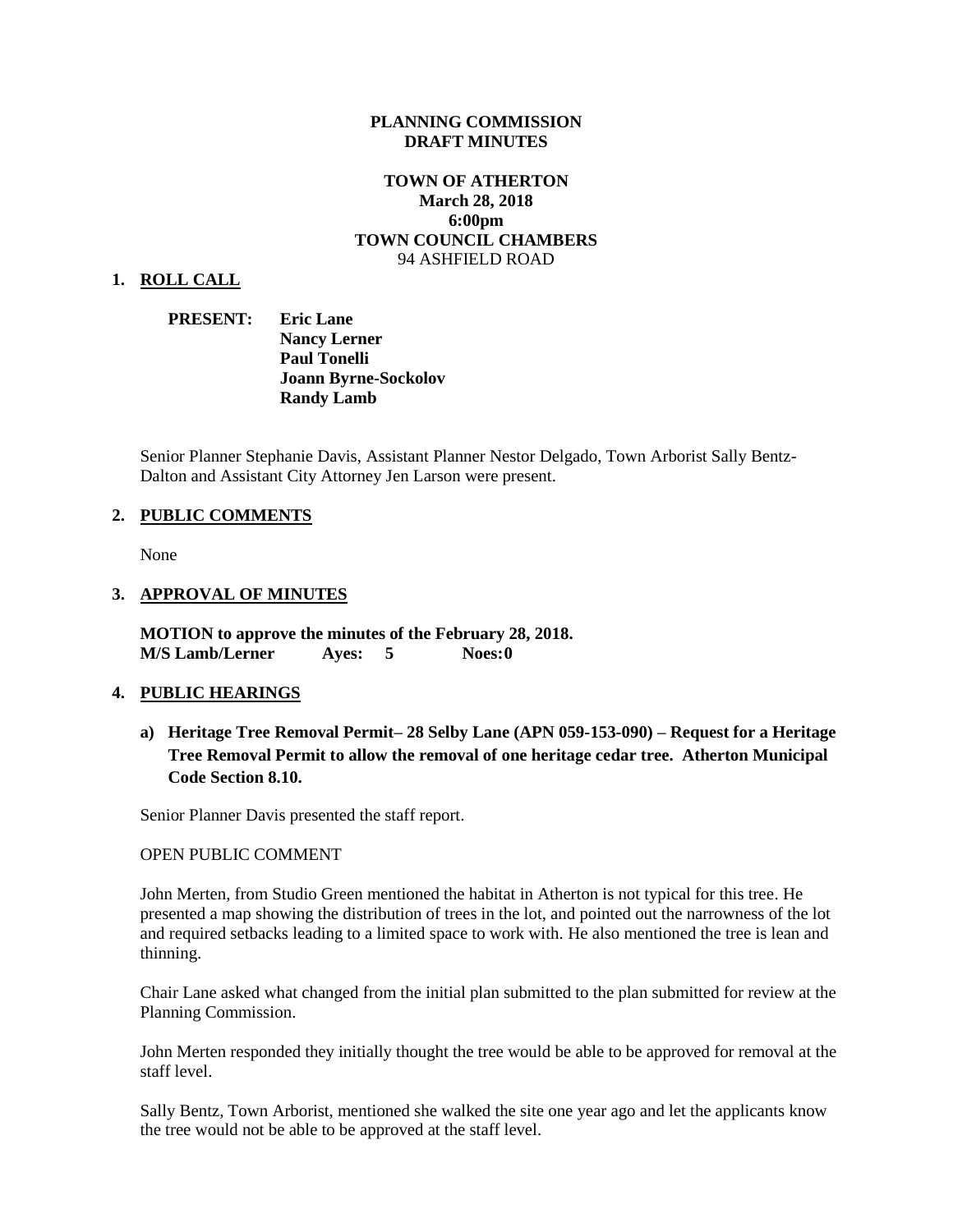Scott Stottler, project architect, noted traffic on Selby lane and mentioned the purpose of expanding the width of garage would be to create a noise barrier. He noted they would be willing to replace the tree with two, new oak trees. He mentioned meeting with the Town Arborist and moving the proposed house and garage back 2 feet to create more distance from the tree. He mentioned current distance from the garage to the tree is 8 feet, with the Tree Protection Zone (TPZ) requiring 13' of distance due to the tree's diameter.

Commissioner Sockolov asked if any other mitigation efforts were considered.

Scott mentioned masonry walls had been considered.

Sharone Zevahi, homeowner noted the idea of the design is to keep more green space, along with the idea of making the Town feel more like a park. He also noted the tree is tilting and leaning.

#### CLOSE PUBLIC COMMENT

Commissioner Sockolov asked about the TPZ diameter.

Sally Bentz, Town Arborist, responded no final amendments have been made to the Heritage Tree Ordinance, but the most updated recommendation being considered is a TPZ of 8 to 10 times the tree diameter. She noted tree protection should be currently be installed on-site given other construction is already underway.

Commissioner Sockolov mentioned it did not appear tree protection was installed to that standard when she made a site visit.

Commissioner Lerner noted replacement trees would exceed the Town requirements.

Chair Lane asked about the health of the tree.

Sally Bentz, Town Arborist responded the tree is neither dead nor dangerous. She noted she finds the tree is in moderate shape.

Commissioner Tonelli asked about the lean of the tree.

Sally Bentz responded there is a slight lean.

Motion to deny the Heritage Tree Removal Permit to allow for the removal of one heritage cedar tree. **M/S Sockolov/Lamb Ayes: 4 Noes: 1**

**b) Tree Removal Permit– 140 Valparaiso (APN 070-390-010) – Request for a Heritage Tree Removal Permit to allow the removal of two heritage oak trees. Atherton Municipal Code Section 8.10.**

Senior Planner Davis presented the staff report.

Chair Lane asked about the condition of the trees.

Sally Bentz, Town Arborist, responded both trees are leaning with one tree also having broken branches and leaf blight.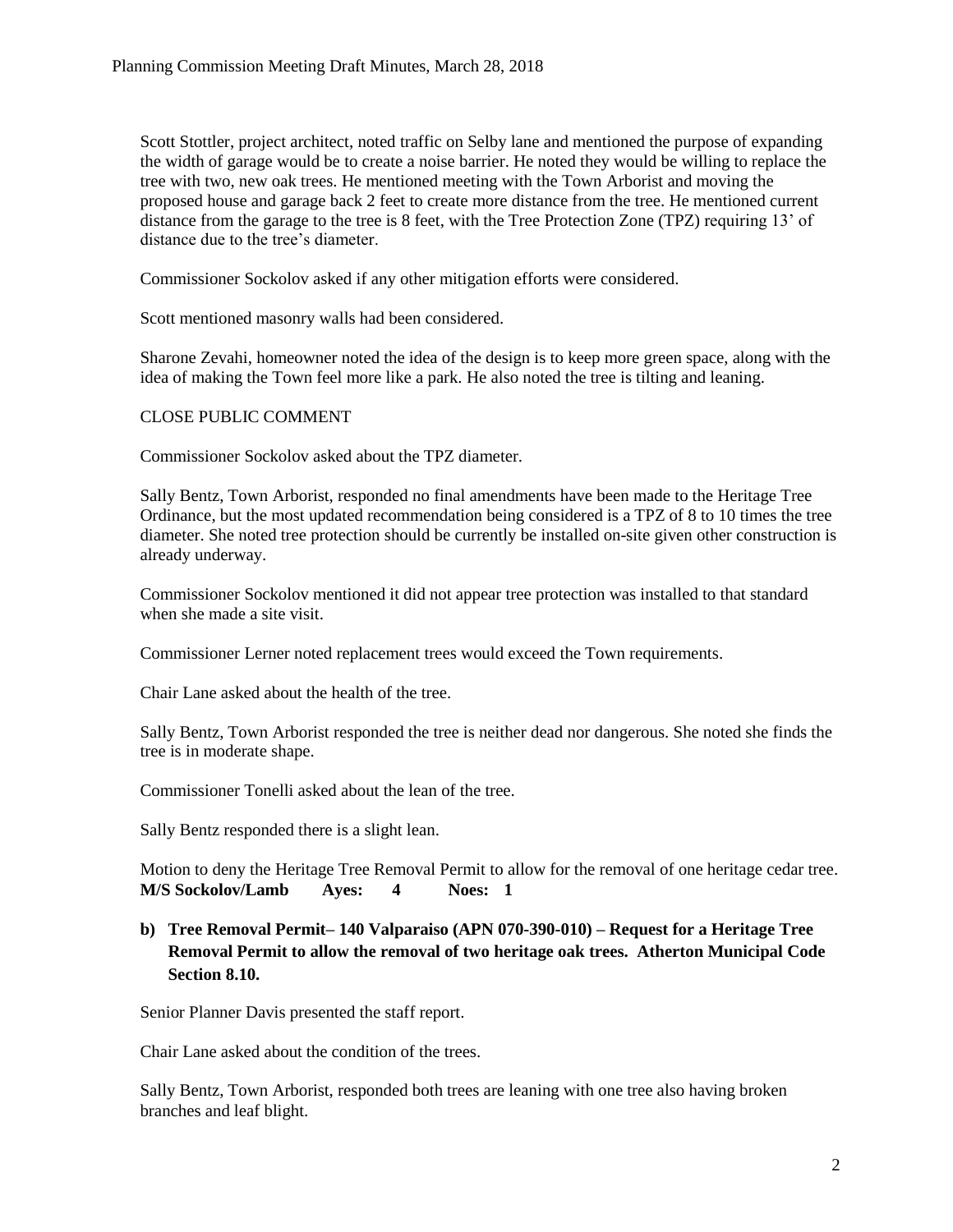### OPEN PUBLIC COMMENT

Phil Nettle, project architect, mentioned the community is a retirement community and project goal is to make it safer and more convenient for residents. He noted they want to bring the site into compliance with accessibility laws, improve circulation, and enhance overall safety. He mentioned the site is well covered with trees.

Sister Patty Creedon, Director of the Oakwood Retirement Center, mentioned the slope of the current design is an unsafe design for the residents. She also noted how slippery the area around the trees can be.

## CLOSE PUBLIC COMMENT

Chair Lane mentioned adding replacement trees for consistency with other Planning Commission decisions.

Motion to approve the tree removal permit to allow for the removal of two oak trees.<br>M/S Lamb/Sockolov Ayes: 5 Noes: 0 **M/S Lamb/Sockolov Ayes: 5 Noes: 0**

## **5. NEW BUSINESS**

### **a) Discussion of the Atherton General Plan Update –Amendments to the Land Use Element**

Senior Planner Davis presented the staff report.

Chair Lane mentioned the idea of adding more housing density may lead to a path of too much housing for the local community.

Senior Planner Davis Responded that a density issue is more of a housing-related issue since no land use changes are proposed, but the proposed vision is to maintain the small-town, rural, character of the Town.

Commissioner Lamb asked about number of granny units added.

Senior Planner Davis answered she doesn't have a specific number at the moment, but more new units have been built, rather than garages being converted.

## **6. COMMISSIONERS' REPORTS**

Chair Lane mentioned the Commission should concentrate on saving trees in conformance with Heritage Tree Ordinance, not due to beauty or other factors.

## **7. STAFF REPORT**

Senior Planner Davis gave an update on 222 Camino al Lago. She mentioned the City Council approved the appeal application to remove the tree. She mentioned the potential for tree to cause a substantive hazard and/or risk was the basis for the approval.

Commissioner Lamb asked if it was lawful that new information was provided to the City Council that was not provided to the Planning Commission.